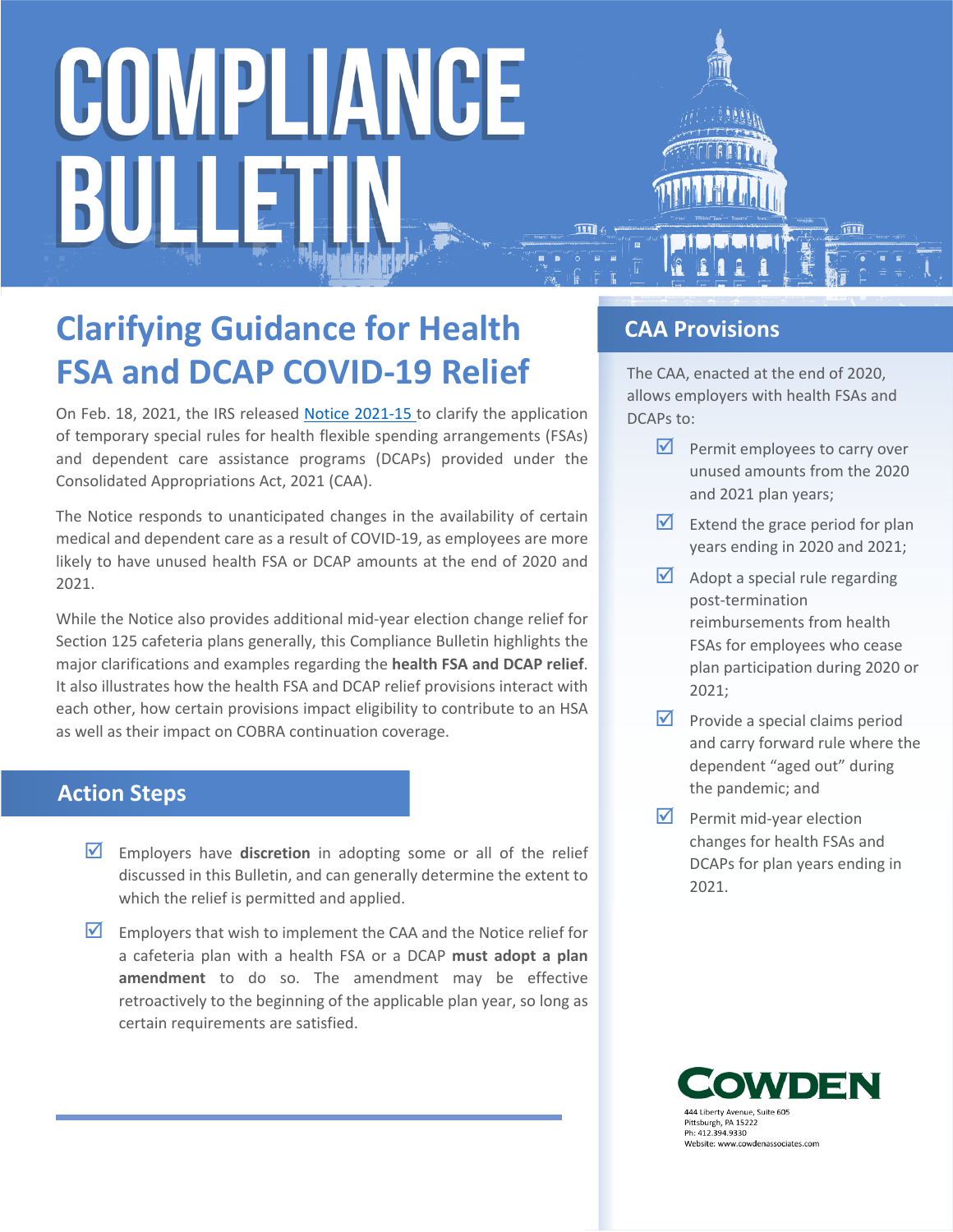# **Carryover Relief**

The CAA allows an employer, in its discretion, to provide a carryover of unused amounts remaining in a health FSA or DCAP as of the end of a plan year ending in 2020 or 2021 to the immediately subsequent year. The Notice clarifies that:

**E BALLITTILLE** 

- $\blacksquare$  The carryover is available to plans that currently have a grace period or provide for carryover, as well as plans that currently do not have a grace period or provide for a carryover—despite the general rule that an FSA can adopt either a grace period or provide for a carryover amount but cannot have both (which otherwise continues in effect).
- $\overline{M}$  The carryover relief applies to all FSAs, including HSA-compatible health FSAs, and also applies to all DCAPs.
- $\boxtimes$  An employer may limit the carryover to an amount less than all unused amounts.
- $\blacksquare$  An employer may limit the carryover to apply only up to a specified date during the plan year.

#### **Impact on Eligibility to Contribute to an HSA**

Under existing rules, coverage by a general-purpose health FSA disqualifies an otherwise eligible individual from contributing to an HSA, whereas coverage by an HSA-compatible health FSA (such as a limited-purpose or postdeductible health FSA) does not do so.

The Notice provides that:

- An individual is not eligible to make contributions to an HSA during a month in which the individual participates in a general-purpose health FSA to which unused amounts are carried over to the 2021 or 2022 plan year pursuant to the CAA.
- Employers may amend their plans to allow employees, on an employee-by-employee basis, to opt out of the carryover to preserve their HSA eligibility.

Notwithstanding the above, the Notice provides information regarding the conversion of a general-purpose health FSA to an HSA-compatible health FSA to permit individuals with a health FSA carryover to qualify to make contributions to an HSA.

# **Extended Grace Period Relief**

The CAA allows employers to extend the grace period to apply unused amounts remaining in a health FSA or DCAP for plan years ending in 2020 or 2021, to 12 months after the end of that plan year.

**Example**: If an employer sponsored a calendar year cafeteria plan with a health FSA in 2020, the employer may amend the plan to permit employees to apply the entire unused amount remaining in their health FSAs as of Dec. 31, 2020, to reimburse medical care expenses incurred through Dec. 31, 2021.

The Notice clarifies that an employer may choose to adopt:

- An extended grace period that is less than 12 months; or
- A period that ends before the end of the plan year, during which employees who have ceased participation in a plan may continue to receive reimbursements.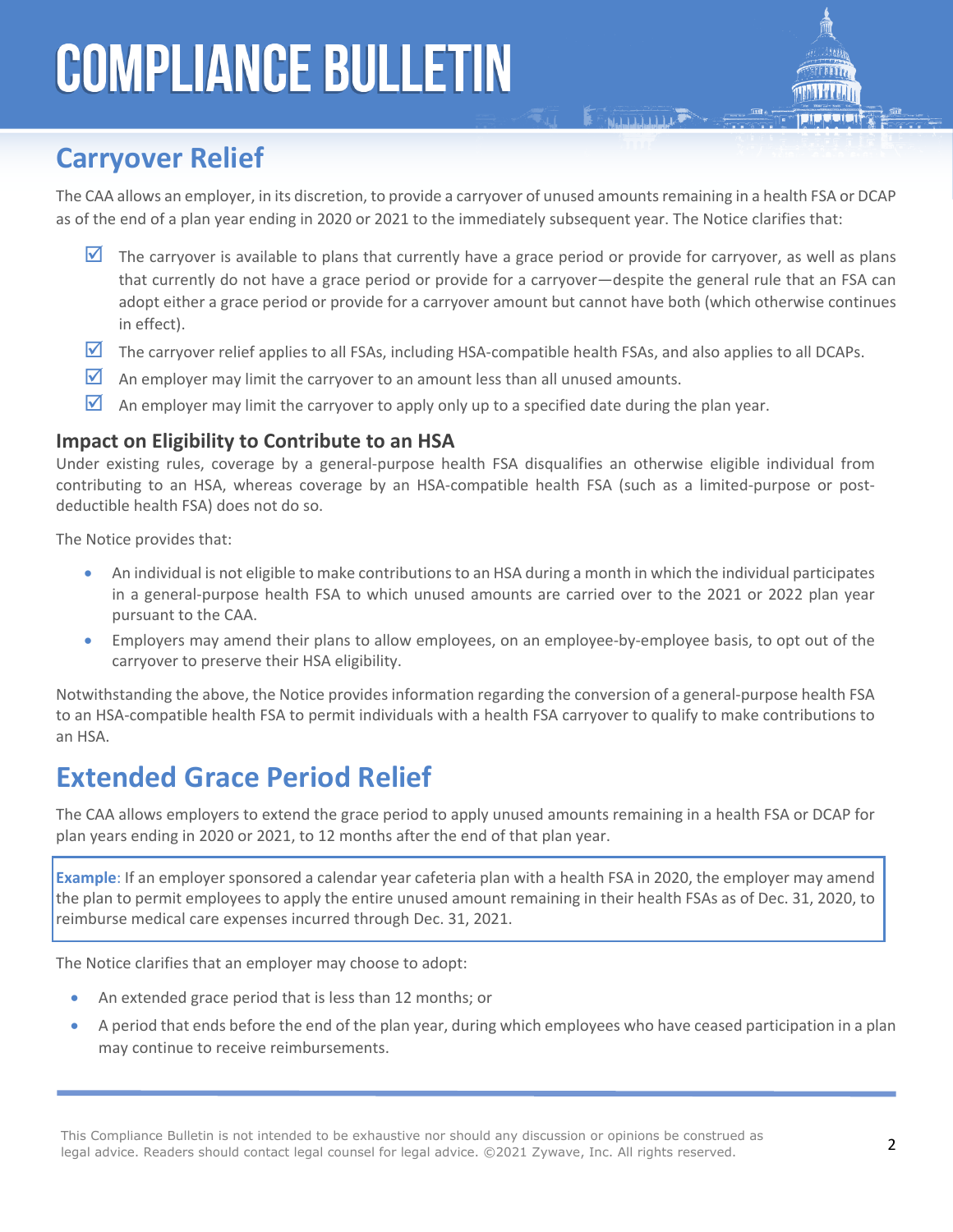Like the carryover relief, the extended grace period relief is available to cafeteria plans that currently have a grace period or provide for a carryover, as well as plans that do not have a grace period or provide for a carryover—despite the general rule that an FSA can adopt either a grace period or provide for a carryover amount but cannot have both (which otherwise continues in effect).

### **Impact on Eligibility to Contribute to an HSA**

According to the Notice, an individual is not eligible to make HSA contributions if the individual participates in a generalpurpose health FSA, including during any extended grace period in which the participant can incur claims. However, the Notice provides information regarding the conversion of a general-purpose health FSA to an HSA-compatible health FSA. Employers also are permitted to amend their plans to allow employees, on an employee-by-employee basis, to opt out of any extended grace period in plan years ending in 2021 and 2022, to preserve their HSA eligibility.

### **Post-termination Health FSA Reimbursements**

The CAA provides that a health FSA may allow employees who **cease participation during calendar year 2020 or 2021** to continue to receive reimbursements from unused amounts through the end of that plan year (including any grace period, extended or not). Employers are permitted to limit the unused amounts in the health FSA to the amount of contributions the employee had made from the beginning of the plan year in which participation ceased, up to the date of cessation.

This option is available for an employee who ceases to be a participant as a result of:

- Termination of employment;
- Change in employment status; or
- A new election during calendar year 2020 or 2021.

# **Interaction of Carryover and Extended Grace Period Relief**

Amounts carried over or available during an extended grace period will not be taken into account for purposes of:

- The cafeteria plan and DCAP nondiscrimination rules;
- Determining the annual contribution limit applicable for the following year; or
- Determining whether a health FSA satisfies the maximum benefit payable limit condition under the ACA excepted benefits regulations.

# **Carryovers & Grace Periods for Plan Years Ending in 2022**

The otherwise applicable rules regarding carryovers and grace periods will apply for plan years ending in or after 2022, as illustrated in the table below.

**Plans with a grace period for plan years ending in 2022**

The grace period would allow a participant to use all unused amounts remaining at the end of the plan year ending in 2022 for expenses incurred during the first 2 ½ months of the plan year ending in 2023.

This Compliance Bulletin is not intended to be exhaustive nor should any discussion or opinions be construed as legal advice. Readers should contact legal counsel for legal advice. ©2021 Zywave, Inc. All rights reserved.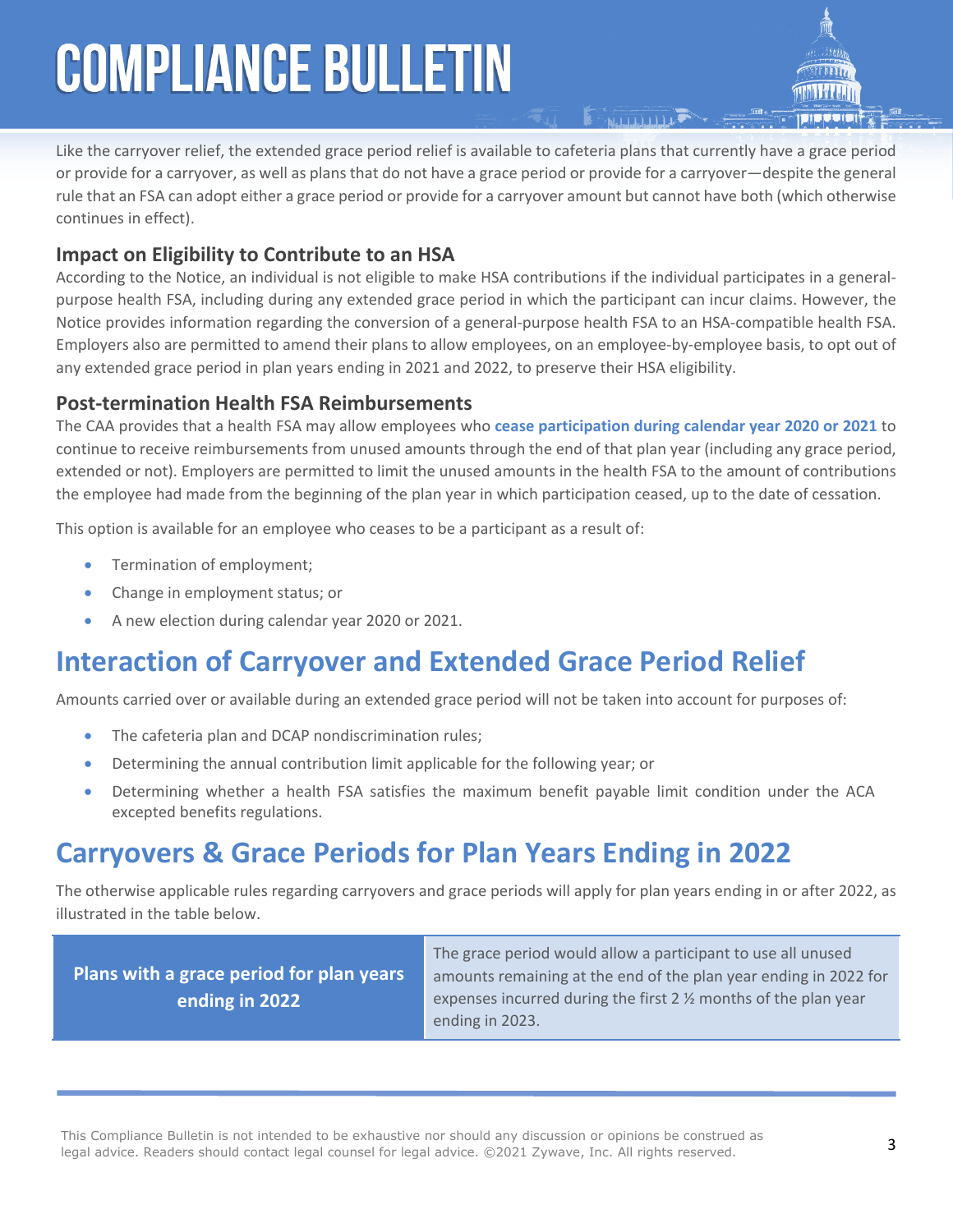

**Plans providing for a carry over for plan years ending in 2022**

The carryover would allow the participant to use up to \$550 (or, if greater, 20% of the indexed FSA contribution limit) of unused amounts remaining at the end of the 2022 plan year for expenses incurred during any month of the plan year ending in 2023.

**FALLID LIKE** 

In accordance with otherwise applicable rules, for plan years ending in or after 2022, the carryover is available only for a health FSA and is not available for a DCAP.

# **Carryovers & Extended Grace Period Relief Examples**

The following examples illustrate the application of the above rules and assume that the applicable carryover limit continues to be \$550 for all relevant periods.

#### **EXAMPLE 1**

Employer provides a health FSA that allows a \$550 carryover from one plan year to the next. Pursuant to the CAA, Employer amends the plan to adopt a 12-month temporary extended grace period for the 2020 plan year, allowing claims incurred on or after Jan. 1, 2021, but prior to Jan. 1, 2022, to be paid with amounts remaining from the 2020 plan year.

- As of Dec. 31, 2020, Employee A has a remaining balance of \$2,000 in a health FSA for the 2020 plan year.
- For the 2021 plan year, Employee A elects to contribute \$2,000 to a health FSA.
- Between Jan. 1, 2021, and Dec. 31, 2021, Employee A incurs \$3,300 in medical care expenses.
- **The health FSA may reimburse Employee A \$3,300, leaving \$700 in the health FSA as of Dec. 31, 2021.**

For the 2021 plan year, Employer also amends the plan to adopt the 12-month temporary grace period, allowing claims incurred on or after Jan. 1, 2022, but prior to Jan. 1, 2023, to be paid with amounts remaining at the end of the 2021 plan year.

- For the 2022 plan year, Employee A elects to contribute \$1,500 to a health FSA.
- Between Jan. 1, 2022, and Dec. 31, 2022, Employee A incurs \$1,200 in medical care expenses.
- **The health FSA may reimburse Employee A \$1,200, leaving \$1,000 in the health FSA as of Dec. 31, 2022 (\$700 from 2021 + \$300 remaining from 2022).**

Under the plan terms that provide for a \$550 carryover from the 2022 plan year to the 2023 plan year, **Employee A is allowed to use \$550 of the remaining \$1,000 in the health FSA during the 2023 plan year to reimburse expenses incurred on or after Jan. 1, 2023, and before Jan. 1, 2024. The \$450 remaining as of Dec. 31, 2022, is forfeited. A 2 ½ month grace period is not available for the plan year ending on Dec. 31, 2023, because the plan provides for a carryover.**

#### **EXAMPLE 2**

Employer provides a health FSA under a non-calendar year cafeteria plan (July 1 to June 30) that allows a \$550 carryover from one plan year to the next. Pursuant to the CAA, Employer amends the plan to adopt a 12-month temporary grace period for the 2020 plan year, allowing claims incurred on or after July 1, 2021, but prior to July 1, 2022, to be paid with amounts from the 2020 plan year (which ends on June 30, 2021).

 For the 2020 plan year, Employee B elects to contribute \$1,800 to a health FSA. As of June 30, 2021, Employee B has the full balance of \$1,800 remaining.

This Compliance Bulletin is not intended to be exhaustive nor should any discussion or opinions be construed as legal advice. Readers should contact legal counsel for legal advice. ©2021 Zywave, Inc. All rights reserved.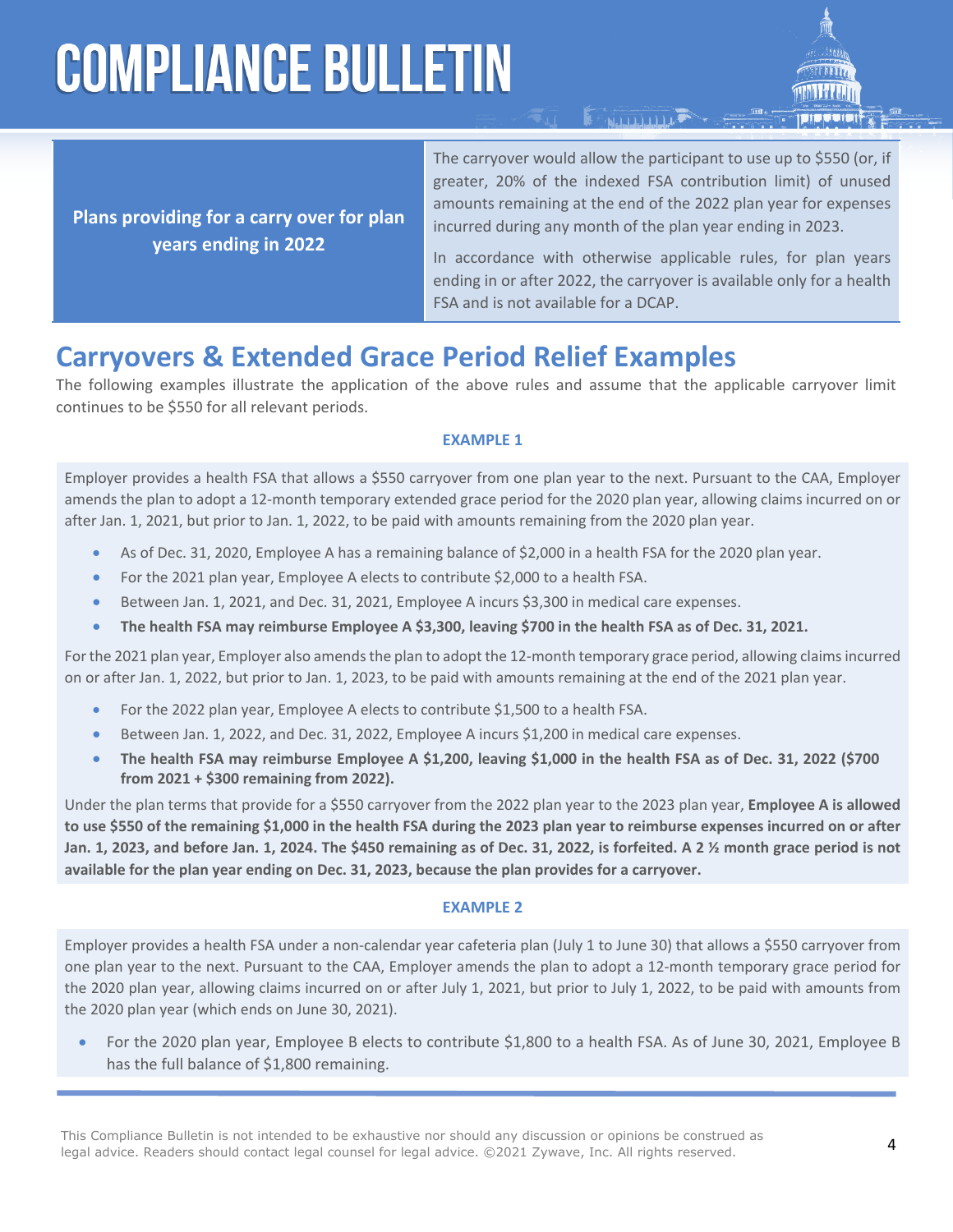- For the 2021 plan year, Employee B elects to contribute \$1,000 to a health FSA.
- Between July 1, 2021, and June 30, 2022, Employee B incurs \$2,000 in medical care expenses.
- **The health FSA may reimburse Employee B \$2,000, leaving \$800 in the health FSA as of June 30, 2022.**

Under the plan terms that provide for a carryover, **Employee B is allowed to use \$550 of the remaining \$800 in the health FSA during the 2022 plan year to reimburse expenses incurred on or after July 1, 2022, but prior to July 1, 2023. The \$250 remaining as of June 30, 2022, is forfeited. A 2 ½ month grace period is not available for the plan year ending June 30, 2022, because the plan provides for a carryover.**

#### **EXAMPLE 3**

Employer provides a DCAP under a calendar year cafeteria plan. Pursuant to the CAA, Employer amends the plan to adopt a 12 month temporary extended grace period for the 2020 plan year, allowing claims incurred on or after Jan. 1, 2021, but prior to Jan. 1, 2022, to be paid with amounts remaining from the 2020 plan year.

- As of Dec. 31, 2020, Employee C has a remaining balance of \$4,000 in the DCAP for the 2020 plan year.
- For the 2021 plan year, Employee C elects to contribute \$3,000 to the DCAP.
- Between Jan. 1, 2021, and Dec. 31, 2021, Employee C incurs \$6,000 in dependent care expenses.
- **The DCAP may reimburse Employee C \$6,000, leaving \$1,000 in the DCAP as of Dec. 31, 2021.**

Employer also amends the plan to adopt a 12-month temporary extended grace period for the 2021 plan year, allowing claims incurred on or after Jan. 1, 2022, but prior to Jan. 1, 2023, to be paid with amounts remaining at the end of the 2021 plan year.

- For the 2022 plan year, Employee C elects to contribute \$2,000 to a DCAP.
- Between Jan. 1, 2022, and Dec. 31, 2022, Employee C incurs \$2,800 in dependent care expenses.
- **The DCAP may reimburse Employee C \$2,800, leaving \$200 in the DCAP as of Dec. 31, 2022. A carryover is not available for the DCAP from the 2022 plan year to the 2023 plan year. Employer adopts a 2 ½ month grace period for the 2022 plan year, during which the \$200 remaining as of Dec. 31, 2022, may be applied to reimburse dependent care expenses incurred during the grace period.**

# **Election Changes**

The CAA provides that cafeteria plans may permit employees to make prospective mid-year election changes for health FSAs and DCAPs for plan years ending in 2021, even if they have not experienced a change in status. Specifically, employers may allow employees to prospectively revoke an election, make one or more elections, or increase or decrease an existing election for plan years ending in 2021 regarding a health FSA or DCAP.

The Notice illustrates the discretion employers have in implementing this election relief. Specifically, employers are permitted to:

- Limit mid-year election changes to health FSAs and DCAPs to amounts no less than amounts already reimbursed and to certain types of mid-year election changes, such as decreases in elections only.
- Allow mid-year election changes without a change in status up to a certain date during the plan year, but require a change in status after that date (e.g., no status change is required if an election is changed before March 31, 2021, but a status change is required for election changes after that date).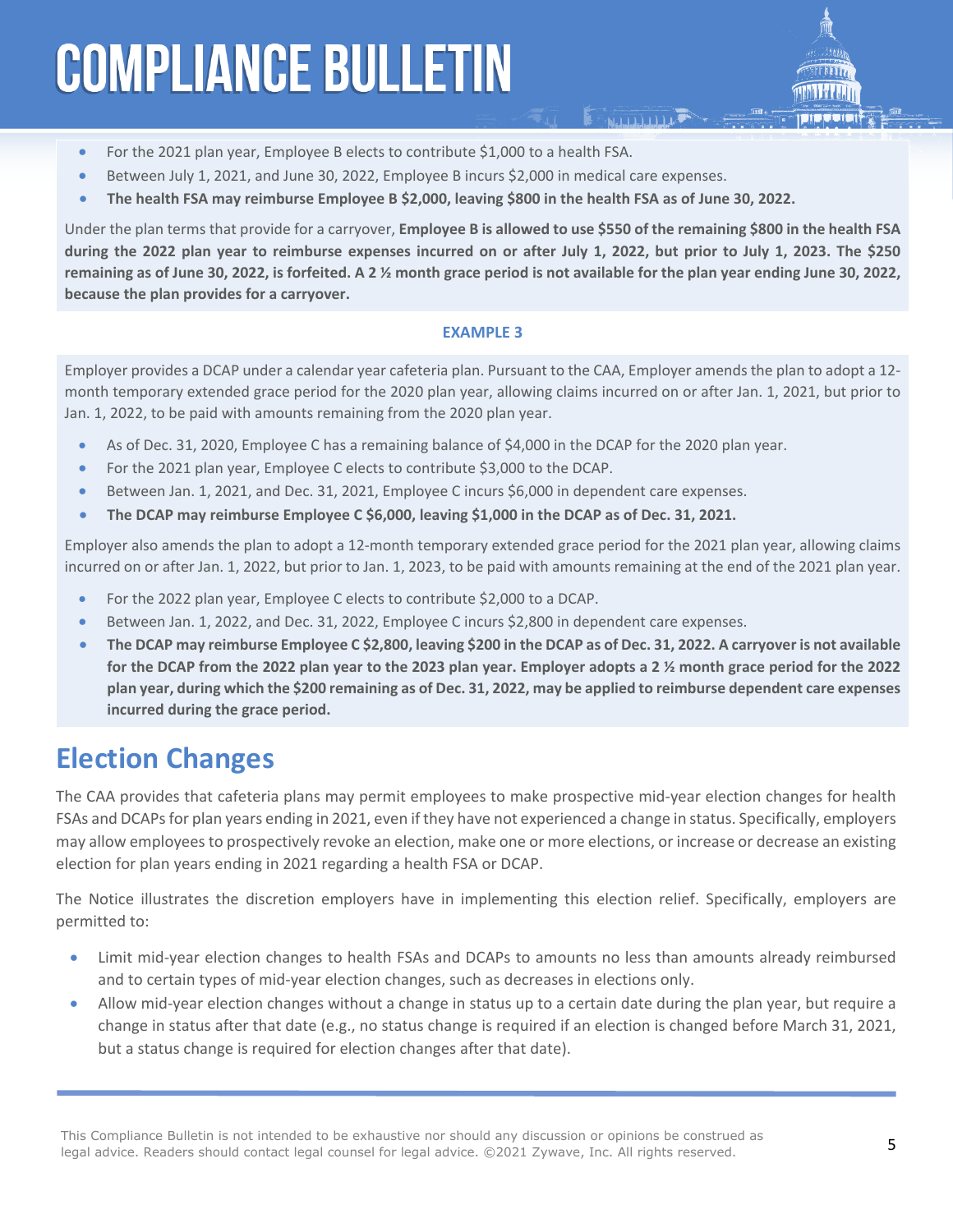- Limit the number of election changes during the plan year that are not associated with a change in status (e.g., allowing only one election change in the 2021 plan year without a status change).
- Limit the period during which election changes may be made.

### **Initial Elections**

The Notice clarifies that prospective election changes **may include an initial election to enroll in a health FSA or DCAP for the year** (e.g., to gain use of the carryover or extended grace period relief), if the employee initially declined to enroll in the health FSA or DCAP for the year.

Although election changes may only be applied prospectively, employers may allow employees to use funds contributed to a health FSA or DCAP following a revised election to reimburse expenses incurred at any time during the first plan year that begins on or after Jan. 1, 2021, through the end of the 2021 plan year. **This relief extends to expenses incurred by employees who were not enrolled in the health FSA or DCAP on Jan. 1, 2021**.

*Employers may allow employees to use health FSA or DCAP funds that are contributed following a mid-year election to reimburse expenses incurred at any time during the first plan year that begins on or after Jan. 1, 2021, through the end of the 2021 plan year. This includes expenses incurred by employees who were not initially enrolled in the health FSA or DCAP on Jan. 1, 2021.*

**Note:** This relief does not allow unused amounts to be paid to an employee in cash or paid to an employee in the form of any taxable or nontaxable benefit

without regard to whether the employee incurs medical or dependent care expenses during the period of coverage.

### **Prospectively Revoking Elections**

If a health FSA or DCAP election is revoked, the treatment of amounts previously contributed is subject to the terms of the plan, which must apply uniformly to all participants. The plan may provide that amounts contributed before the revocation:

- Remain available for the rest of the plan year;
- Will be available only for expenses incurred before the revocation takes effect (and not later expenses); or
- Will be forfeited.

In addition, employers can allow employees to elect to revoke elections under a health FSA or DCAP as of a future specified date.

#### *Impact on Eligibility to Contribute to an HSA*

If the plan provides that election revocation terminates participation in the health FSA, and that no subsequent reimbursements will be available (regardless of when the expense is incurred), following the revocation, the health FSA will no longer be treated as health coverage that disqualifies an otherwise eligible individual from contributing to an HSA. In this case, an otherwise eligible individual may begin contributing to an HSA as soon as the termination of participation is effective.

Similarly, if the health FSA reimburses only expenses incurred before the revocation date, following the revocation, the health FSA will not be treated as health coverage that disqualifies an otherwise eligible individual from contributing to an HSA for the months after the revocation date.

The examples below illustrate these rules.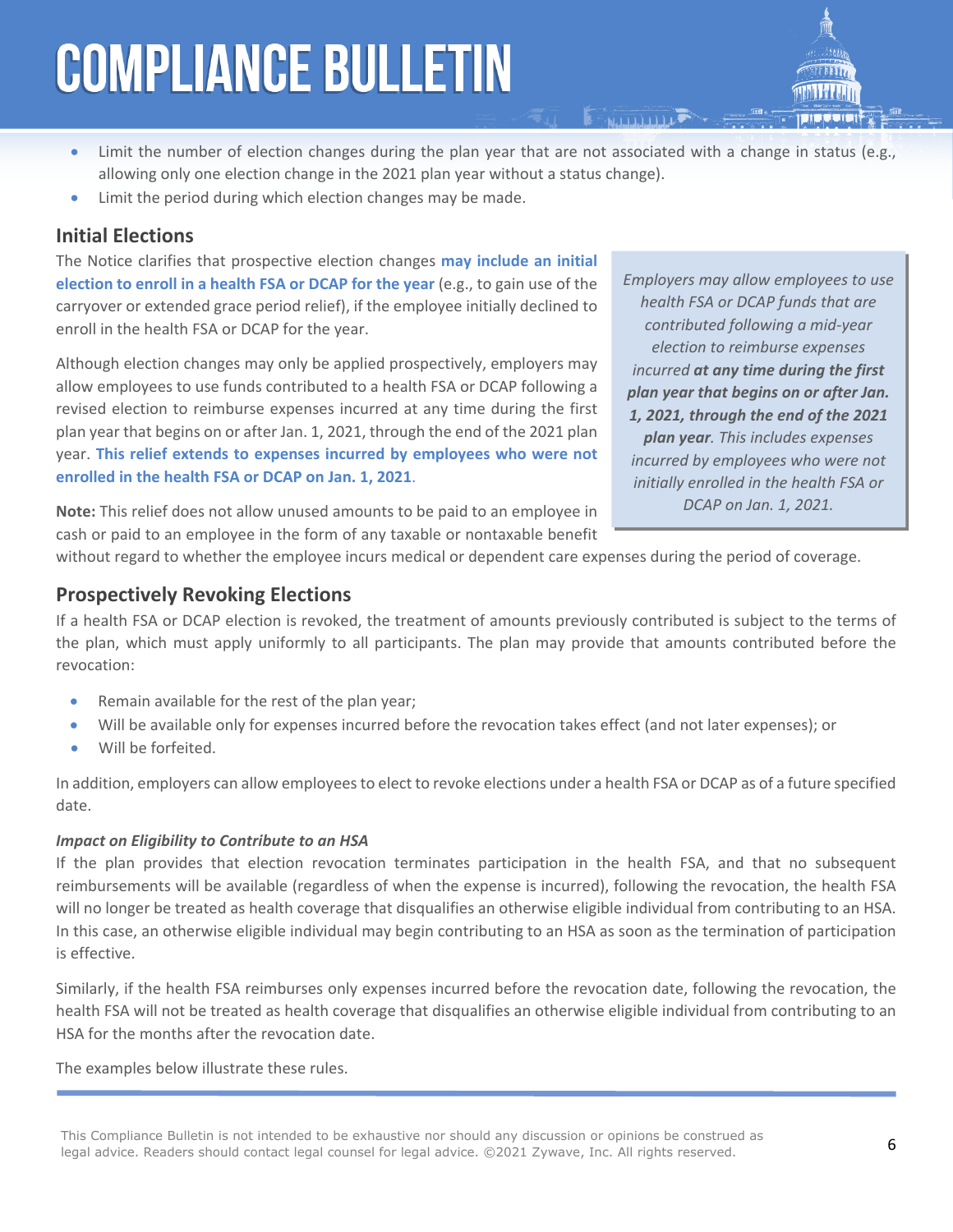#### **EXAMPLE 1**

**E FAILURE AND LAD** 

During the regular enrollment period for the 2021 calendar plan year, employee elects to contribute \$1,200 to a health FSA for the year. The plan allows the employee to revoke or change the election by March 1, 2021.

The employee makes a prospective election to revoke the election effective March 1, at which time the employee has contributed \$200 to the health FSA. Under the terms of the plan, amounts contributed before the revocation remain available to reimburse medical care expenses incurred for the rest of the plan year and, therefore, the employee may use the \$200 previously contributed to the health FSA to reimburse medical care expenses incurred throughout 2021.

Consequently, the employee has coverage by the health FSA for 2021 and will not be eligible to contribute to an HSA for calendar year 2021 even if otherwise eligible (i.e., covered by a high deductible health plan), unless the plan allows the employee to opt out of this extended grace period, and the employee does so.

#### **EXAMPLE 2**

Same facts as Example 1, except that under the terms of the plan, revocation means that the employee may use the \$200 that was contributed to the health FSA prior to March 1 to reimburse only medical care expenses incurred prior to March 1. The coverage during January and February will not make the employee ineligible to contribute to an HSA during the rest of the plan year if otherwise eligible.

# **Special Age Limit Relief for DCAPs**

The CAA includes a special carry forward rule for dependent care FSAs where the dependent aged out during the pandemic. Specifically, for purposes of determining dependent care assistance that may be paid or reimbursed, the maximum age is increased from 13 to 14 years of age. Only certain employees are eligible for this relief.

The Notice makes clear that this special age limit relief does not permit an employer to reimburse expenses for a child who is 14 years or older. If an employer adopts this relief, then **all amounts from the most recent plan year with regard to which the regular enrollment period ended on or before Jan. 31, 2020, may be applied to dependent care expenses for a dependent who attained age 13 during that plan year**. In this case, employers may allow employees to carry over all unused amounts from that first plan year to reimburse dependent care expenses during the subsequent plan year (until that dependent attains age 14).

Lastly, the Notice clarifies that this special age limit relief is separate from the general carryover and extended grace period relief. Thus, employers are **not** required to adopt the carryover or extended grace period relief in order to adopt the special age limit relief.

# **Plan Amendments**

#### **General Requirements**

Employers deciding to implement the CAA and the Notice relief for one or more of its cafeteria plans (including plans that do not currently have a grace period or permit a carryover) must adopt a plan amendment to do so. Such an amendment may be effective retroactively to the beginning of the applicable plan year, so long as: